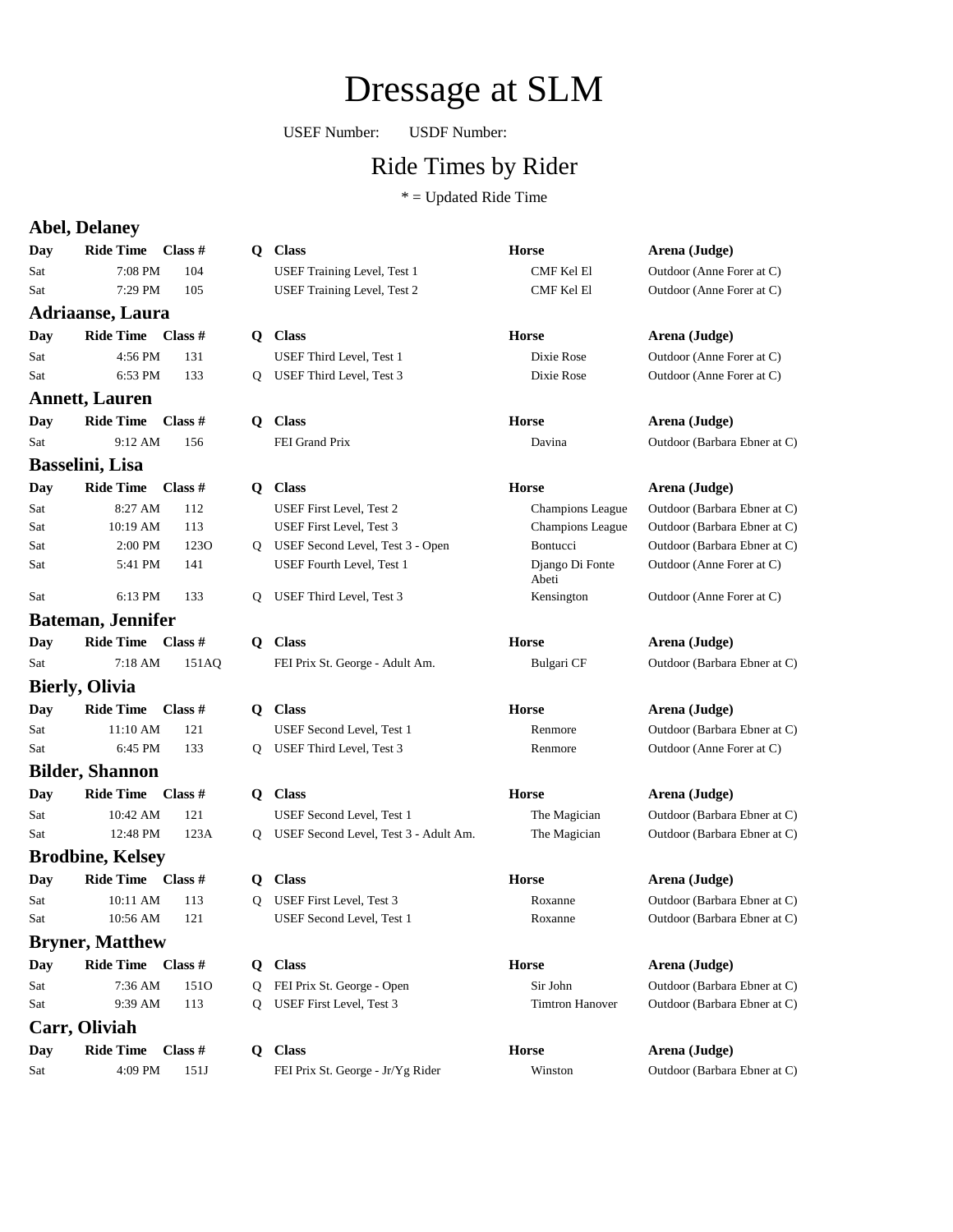### **DiGironimo, Ana**

| Day | Ride Time Class # |                  |
|-----|-------------------|------------------|
| Sat | 7:54 AM           | 151 <sub>O</sub> |
| Sat | 8:19 AM           | 143O             |
| Sat | $7:22$ PM         | 105              |
| Sat | $7:36$ PM         | 1060             |
|     |                   |                  |

### **Dufrane, Ashley**

### **Farace, Lori**

| Day                   | Ride Time Class # |      |  |  |
|-----------------------|-------------------|------|--|--|
| Sat                   | $12:09$ PM        | 122  |  |  |
| Sat                   | $1:20$ PM         | 123A |  |  |
| Sat                   | 4:32 PM           | 131  |  |  |
| <b>Fiedler, Paige</b> |                   |      |  |  |

### **Garfinkel, Wendy**

| Day           | Ride Time Class # |      |
|---------------|-------------------|------|
| Sat           | 1:36 PM           | 1230 |
| Sat           | $2:35$ PM         | 144  |
| Sat           | 7:43 PM           | 1060 |
| $\sim$ $\sim$ |                   |      |

### **Glowacki, Elizabeth**

| Day | Ride Time $\blacksquare$ Class # |      |
|-----|----------------------------------|------|
| Sat | $9:55$ AM 113                    |      |
| Sat | 12:16 PM                         | 123A |

### **Graham, Amanda**

| Day        | Ride Time Class # |     |
|------------|-------------------|-----|
| Sat        | 7:01 PM           | 104 |
| <b>Sat</b> | $7:15$ PM         | 105 |

### **Heiken, Susan**

| Day | Ride Time Class # |      |
|-----|-------------------|------|
| Sat | $2:44$ PM         | 144  |
| Sat | $4:00 \text{ PM}$ | 151A |

### **Hodgson, Samantha**

### **Hurley, Erin**

### **Juliano, Rosalie**

| Day        | <b>Ride Time</b>  | Class # |  |
|------------|-------------------|---------|--|
| <b>Sat</b> | $3:33$ PM         | 161     |  |
| Sat        | $7:50 \text{ PM}$ | 106C    |  |

### **Kager, Victoria**

| Day | Ride Time Class # |       |
|-----|-------------------|-------|
| Sat | $7:27$ AM         | 151AO |

| Day | Ride Time Class #       |                  | Q | <b>Class</b>                          | <b>Horse</b>                    | Arena (Judge)                |
|-----|-------------------------|------------------|---|---------------------------------------|---------------------------------|------------------------------|
| Sat | 7:54 AM                 | 151 <sub>O</sub> | Q | FEI Prix St. George - Open            | Lindehojs Zaki                  | Outdoor (Barbara Ebner at C) |
| Sat | 8:19 AM                 | 143O             | O | USEF Fourth Level, Test 3 - Open      | Lindehojs Zaki                  | Outdoor (Barbara Ebner at C) |
| Sat | 7:22 PM                 | 105              |   | USEF Training Level, Test 2           | Thronfolger                     | Outdoor (Anne Forer at C)    |
| Sat | 7:36 PM                 | 106O             | Q | USEF Training Level, Test 3 - Open    | Thronfolger                     | Outdoor (Anne Forer at C)    |
|     | <b>Dufrane, Ashley</b>  |                  |   |                                       |                                 |                              |
| Day | Ride Time Class #       |                  | Q | <b>Class</b>                          | <b>Horse</b>                    | Arena (Judge)                |
| Sat | 8:41 AM                 | 112              |   | USEF First Level, Test 2              | Dolce Amore                     | Outdoor (Barbara Ebner at C) |
| Sat | 10:35 AM                | 121              |   | USEF Second Level, Test 1             | Dolce Amore                     | Outdoor (Barbara Ebner at C) |
|     | <b>Farace, Lori</b>     |                  |   |                                       |                                 |                              |
| Day | <b>Ride Time</b>        | Class $#$        | Q | <b>Class</b>                          | <b>Horse</b>                    | Arena (Judge)                |
| Sat | 12:09 PM                | 122              |   | USEF Second Level, Test 2             | Elieto Santana                  | Outdoor (Barbara Ebner at C) |
| Sat | 1:20 PM                 | 123A             |   | USEF Second Level, Test 3 - Adult Am. | Elieto Santana                  | Outdoor (Barbara Ebner at C) |
| Sat | 4:32 PM                 | 131              |   | USEF Third Level, Test 1              | Obelix                          | Outdoor (Anne Forer at C)    |
|     | <b>Fiedler, Paige</b>   |                  |   |                                       |                                 |                              |
| Day | <b>Ride Time</b>        | Class #          | Q | <b>Class</b>                          | <b>Horse</b>                    | Arena (Judge)                |
|     |                         |                  |   |                                       | Mostly Jamaal FF                | $\theta$                     |
|     | <b>Garfinkel, Wendy</b> |                  |   |                                       |                                 |                              |
| Day | <b>Ride Time</b>        | Class $#$        | Q | <b>Class</b>                          | <b>Horse</b>                    | Arena (Judge)                |
| Sat | 1:36 PM                 | 123O             | Q | USEF Second Level, Test 3 - Open      | Once an Irishman                | Outdoor (Barbara Ebner at C) |
| Sat | 2:35 PM                 | 144              | Q | USDF Musical Freestyle Test of Choice | Once an Irishman                | Outdoor (Barbara Ebner at C) |
| Sat | 7:43 PM                 | 1060             | Q | USEF Training Level, Test 3 - Open    | Clearview Kedric                | Outdoor (Anne Forer at C)    |
|     | Glowacki, Elizabeth     |                  |   |                                       |                                 |                              |
| Day | <b>Ride Time</b>        | Class #          | Q | <b>Class</b>                          | <b>Horse</b>                    | Arena (Judge)                |
| Sat | 9:55 AM                 | 113              | Q | USEF First Level, Test 3              | <b>DCF</b> Diamond<br>Georgette | Outdoor (Barbara Ebner at C) |
| Sat | 12:16 PM                | 123A             | Q | USEF Second Level, Test 3 - Adult Am. | DCF Diamond<br>Georgette        | Outdoor (Barbara Ebner at C) |
|     | Graham, Amanda          |                  |   |                                       |                                 |                              |
| Day | <b>Ride Time</b>        | Class $#$        | Q | <b>Class</b>                          | <b>Horse</b>                    | Arena (Judge)                |
| Sat | 7:01 PM                 | 104              |   | USEF Training Level, Test 1           | L.A, Baltic Silver<br>Star      | Outdoor (Anne Forer at C)    |
| Sat | 7:15 PM                 | 105              |   | USEF Training Level, Test 2           | L.A, Baltic Silver<br>Star      | Outdoor (Anne Forer at C)    |
|     | Heiken, Susan           |                  |   |                                       |                                 |                              |
| Day | <b>Ride Time</b>        | Class #          | Q | <b>Class</b>                          | Horse                           | Arena (Judge)                |
| Sat | 2:44 PM                 | 144              | Q | USDF Musical Freestyle Test of Choice | Royal Wid                       | Outdoor (Barbara Ebner at C) |
| Sat | 4:00 PM                 | 151A             | 0 | FEI Prix St. George - Adult Am.       | Royal Wid                       | Outdoor (Barbara Ebner at C) |
|     | Hodgson, Samantha       |                  |   |                                       |                                 |                              |
| Day | <b>Ride Time</b>        | Class $#$        | Q | <b>Class</b>                          | <b>Horse</b>                    | Arena (Judge)                |
| Sat | 9:30 AM                 | 156              |   | FEI Grand Prix                        | Wyoming J                       | Outdoor (Barbara Ebner at C) |
| Sat | 3:42 PM                 | 152O             |   | FEI Intermediate I - Open             | Unitas                          | Outdoor (Barbara Ebner at C) |
|     | Hurley, Erin            |                  |   |                                       |                                 |                              |
| Day | <b>Ride Time</b>        | Class #          | Q | <b>Class</b>                          | Horse                           | Arena (Judge)                |
| Sat | 1:44 PM                 | 1230             |   | USEF Second Level, Test 3 - Open      | Merlot                          | Outdoor (Barbara Ebner at C) |

**D Class Horse Arena (Judge)** Young Horse Test of Choice Finest Tanzer Outdoor (Barbara Ebner at C) O USEF Training Level, Test 3 - Open Finest Tanzer Outdoor (Anne Forer at C)

**Data Ride Times # Ride Times # Class** # **Arena** (Judge) FEI Prix St. George - Adult Am. Sage Advice Outdoor (Barbara Ebner at C)

# Thronfolger **Outdoor** (Anne Forer at C)

### Outdoor (Anne Forer at C)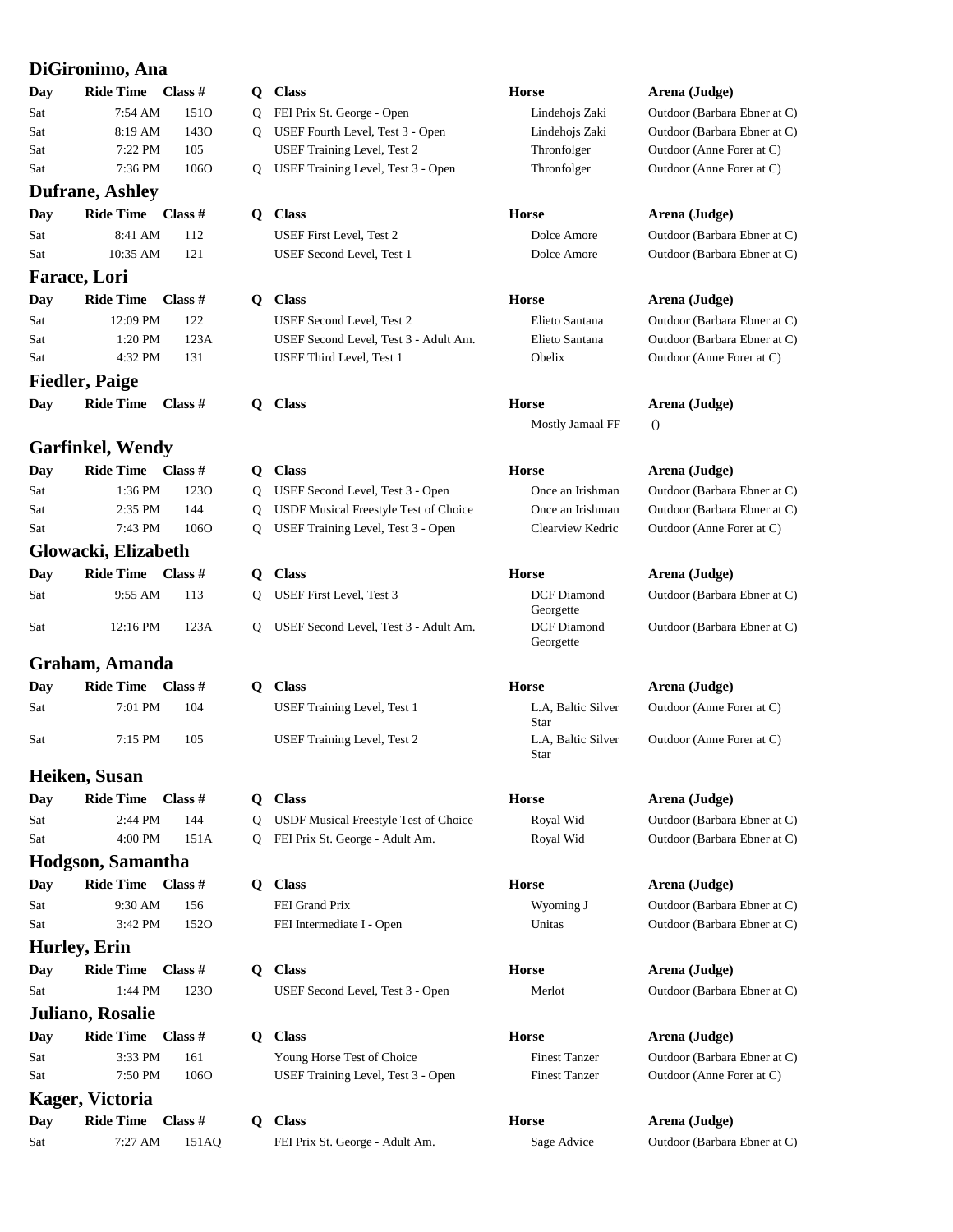### **Kobryn-Callaway, Kimberly**

|     | KODFYN-Canaway, Khmdei     |               |
|-----|----------------------------|---------------|
|     | Day Ride Time Class #      |               |
| Sat | 7:00 AM 142                |               |
| Sat |                            | 8:03 AM 1510  |
| Sat | 9:21 AM 156                |               |
|     | Krossen, Alexandra         |               |
| Day | Ride Time Class #          |               |
| Sat | 2:53 PM                    | 144           |
| Sat |                            | 3:25 PM 143A  |
|     | <b>Lambert, Elizabeth</b>  |               |
| Day | Ride Time Class #          |               |
| Sat |                            | 1:04 PM 123A  |
| Sat | 2:17 PM                    | 144           |
| Sat | 5:34 PM                    | 141           |
| Sat | 6:21 PM 133                |               |
|     | <b>Lawrence, Sharielle</b> |               |
| Day | Ride Time Class #          |               |
| Sat | 10:27 AM 113               |               |
| Sat |                            | 12:32 PM 123A |
|     | <b>Maher, Patricia</b>     |               |
|     | Day Ride Time Class #      |               |
| Sat | 10:49 AM                   | 121           |
| Sat | 4:40 PM 131                |               |
|     | <b>Martell, Lindsey</b>    |               |
| Day | Ride Time Class #          |               |
|     | 10:03 AM                   |               |
| Sat |                            | 113           |
| Sat |                            | 12:24 PM 123A |
|     |                            |               |
|     | <b>Mason, Heather</b>      |               |
| Day | Ride Time Class #          |               |
| Sat | 1:52 PM                    | 1230          |
| Sat | $2:08$ PM                  | 144           |
|     | <b>McAlister, JoAnne</b>   |               |
| Day | Ride Time Class #          |               |
| Sat | 11:03 AM                   | 121           |
| Sat | 12:56 PM                   | 123A          |
|     | <b>McConnell, Patricia</b> |               |
| Day | Ride Time Class #          |               |
| Sat | 12:40 PM                   | 123A          |
|     | <b>Messina, Carolanne</b>  |               |
| Day | Ride Time Class #          |               |
| Sat | 3:17 PM                    | 143A          |
|     |                            |               |
|     | Moricco, Victoria          |               |

### **Nelson, Kathryn**

| Day        | Ride Time Class # |     |
|------------|-------------------|-----|
| Sat        | $8:34$ AM         | 112 |
| <b>Sat</b> | $9:47 \text{ AM}$ | 113 |

| Day | <b>Ride Time</b>           | Class $#$        | Q  | <b>Class</b>                          | Horse                      | Arena (Judge)                |
|-----|----------------------------|------------------|----|---------------------------------------|----------------------------|------------------------------|
| Sat | 7:00 AM                    | 142              |    | USEF Fourth Level, Test 2             | Serena CF                  | Outdoor (Barbara Ebner at C) |
| Sat | 8:03 AM                    | 151O             |    | FEI Prix St. George - Open            | Serena CF                  | Outdoor (Barbara Ebner at C) |
| Sat | 9:21 AM                    | 156              |    | FEI Grand Prix                        | Ramora CF                  | Outdoor (Barbara Ebner at C) |
|     | Krossen, Alexandra         |                  |    |                                       |                            |                              |
| Day | <b>Ride Time</b>           | Class $#$        | Q  | <b>Class</b>                          | <b>Horse</b>               | Arena (Judge)                |
| Sat | 2:53 PM                    | 144              | Q  | USDF Musical Freestyle Test of Choice | Nicene                     | Outdoor (Barbara Ebner at C) |
| Sat | 3:25 PM                    | 143A             | Q  | USEF Fourth Level, Test 3 - Adult Am. | Nicene                     | Outdoor (Barbara Ebner at C) |
|     | <b>Lambert, Elizabeth</b>  |                  |    |                                       |                            |                              |
| Day | Ride Time Class #          |                  | Q  | <b>Class</b>                          | <b>Horse</b>               | Arena (Judge)                |
| Sat | 1:04 PM                    | 123A             | Q  | USEF Second Level, Test 3 - Adult Am. | Sheyenne                   | Outdoor (Barbara Ebner at C) |
| Sat | $2:17$ PM                  | 144              | Q  | USDF Musical Freestyle Test of Choice | Sheyenne                   | Outdoor (Barbara Ebner at C) |
| Sat | 5:34 PM                    | 141              |    | USEF Fourth Level, Test 1             | <b>Berktzicht Alfred</b>   | Outdoor (Anne Forer at C)    |
| Sat | 6:21 PM                    | 133              |    | USEF Third Level, Test 3              | Berktzicht Alfred          | Outdoor (Anne Forer at C)    |
|     | <b>Lawrence, Sharielle</b> |                  |    |                                       |                            |                              |
| Day | <b>Ride Time</b>           | Class $#$        | Q  | <b>Class</b>                          | <b>Horse</b>               | Arena (Judge)                |
| Sat | 10:27 AM                   | 113              | Q  | USEF First Level, Test 3              | <b>HS</b> Wrosaletti       | Outdoor (Barbara Ebner at C) |
| Sat | 12:32 PM                   | 123A             | Q  | USEF Second Level, Test 3 - Adult Am. | <b>HS</b> Wrosaletti       | Outdoor (Barbara Ebner at C) |
|     | <b>Maher, Patricia</b>     |                  |    |                                       |                            |                              |
| Day | <b>Ride Time</b>           | Class $#$        | Q  | <b>Class</b>                          | <b>Horse</b>               | Arena (Judge)                |
| Sat | 10:49 AM                   | 121              |    | USEF Second Level, Test 1             | Weltmeer                   | Outdoor (Barbara Ebner at C) |
| Sat | 4:40 PM                    | 131              |    | USEF Third Level, Test 1              | Weltmeer                   | Outdoor (Anne Forer at C)    |
|     | <b>Martell, Lindsey</b>    |                  |    |                                       |                            |                              |
| Day | Ride Time Class #          |                  | Q  | <b>Class</b>                          | Horse                      | Arena (Judge)                |
| Sat | 10:03 AM                   | 113              | 0  | USEF First Level, Test 3              | I'll Have Another<br>Cosmo | Outdoor (Barbara Ebner at C) |
| Sat | 12:24 PM                   | 123A             | Q  | USEF Second Level, Test 3 - Adult Am. | I'll Have Another<br>Cosmo | Outdoor (Barbara Ebner at C) |
|     | <b>Mason, Heather</b>      |                  |    |                                       |                            |                              |
| Day | <b>Ride Time</b>           | Class $#$        | Q. | <b>Class</b>                          | <b>Horse</b>               | Arena (Judge)                |
| Sat | 1:52 PM                    | 123 <sub>O</sub> | Q  | USEF Second Level, Test 3 - Open      | Manuskript SCF             | Outdoor (Barbara Ebner at C) |
| Sat | 2:08 PM                    | 144              |    | USDF Musical Freestyle Test of Choice | Manuskript SCF             | Outdoor (Barbara Ebner at C) |
|     | <b>McAlister, JoAnne</b>   |                  |    |                                       |                            |                              |
| Day | <b>Ride Time</b>           | Class $#$        | Q  | <b>Class</b>                          | <b>Horse</b>               | Arena (Judge)                |
| Sat | 11:03 AM                   | 121              |    | USEF Second Level, Test 1             | Samson                     | Outdoor (Barbara Ebner at C) |
| Sat | 12:56 PM                   | 123A             | O  | USEF Second Level, Test 3 - Adult Am. | Samson                     | Outdoor (Barbara Ebner at C) |
|     | <b>McConnell, Patricia</b> |                  |    |                                       |                            |                              |
| Day | Ride Time Class #          |                  | Q. | <b>Class</b>                          | Horse                      | Arena (Judge)                |
| Sat | 12:40 PM                   | 123A             | Q  | USEF Second Level, Test 3 - Adult Am. | River                      | Outdoor (Barbara Ebner at C) |
|     | <b>Messina, Carolanne</b>  |                  |    |                                       |                            |                              |
| Day | <b>Ride Time</b>           | Class #          | Q. | <b>Class</b>                          | Horse                      | Arena (Judge)                |
| Sat | 3:17 PM                    | 143A             | O  | USEF Fourth Level, Test 3 - Adult Am. | Reilly                     | Outdoor (Barbara Ebner at C) |
|     |                            |                  |    |                                       |                            |                              |
|     | Moricco, Victoria          |                  |    |                                       |                            |                              |
| Day | <b>Ride Time</b>           | Class $#$        | Q. | <b>Class</b>                          | Horse                      | Arena (Judge)                |
| Sat | 3:51 PM                    | 151A             | Q  | FEI Prix St. George - Adult Am.       | Flash                      | Outdoor (Barbara Ebner at C) |
|     | <b>Nelson, Kathryn</b>     |                  |    |                                       |                            |                              |
| Day | Ride Time Class #          |                  | Q  | <b>Class</b>                          | <b>Horse</b>               | Arena (Judge)                |
| Sat | 8:34 AM                    | 112              |    | USEF First Level, Test 2              | For Pete Sake              | Outdoor (Barbara Ebner at C) |
| Sat | 9:47 AM                    | 113              |    | USEF First Level, Test 3              | For Pete Sake              | Outdoor (Barbara Ebner at C) |

- 
-